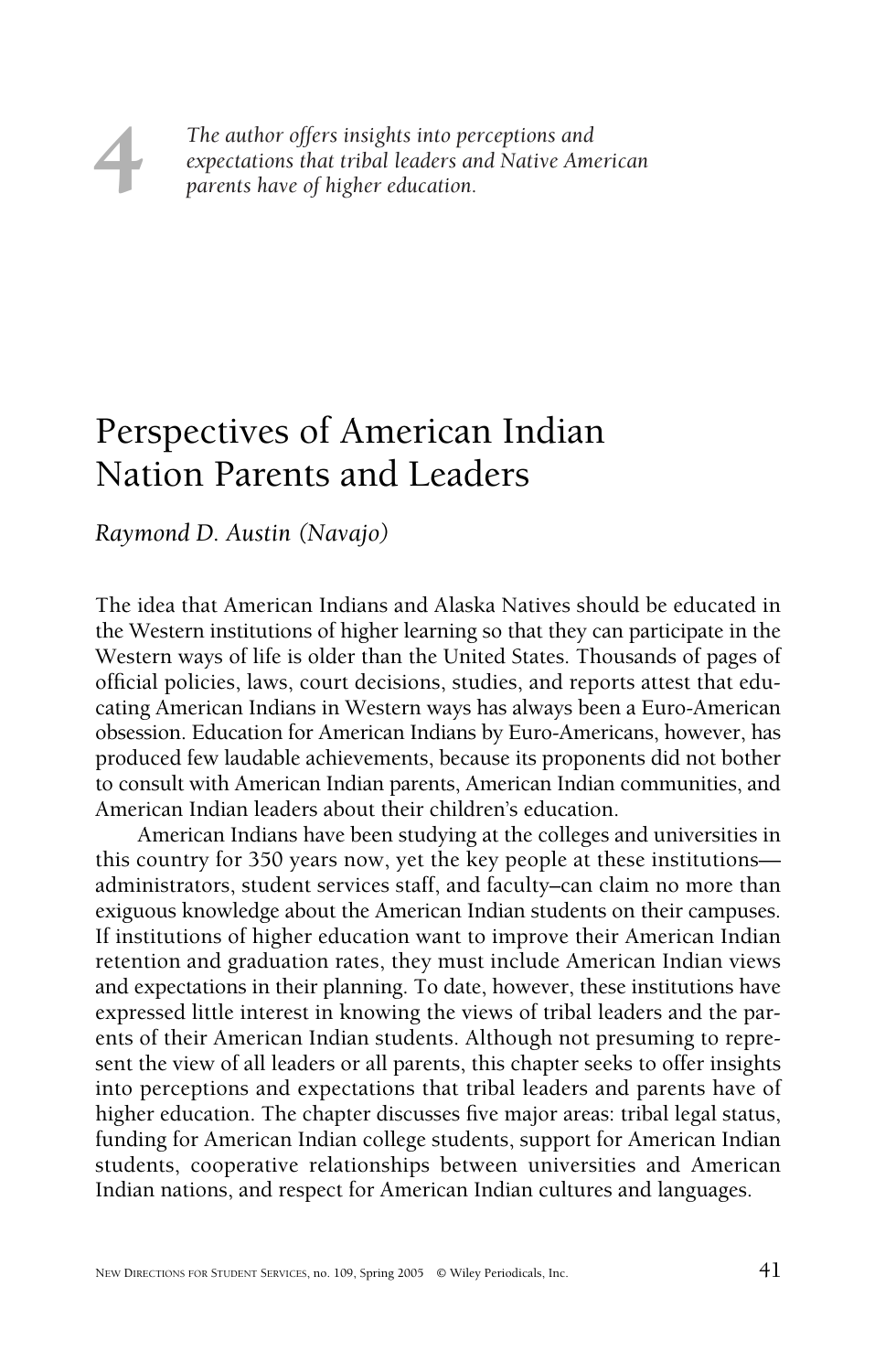## Tribal Legal Status

Most Americans know of the two sovereigns—federal and state—operating in the United States, but most are not aware that American Indian nations form a third sovereign. The United States Constitution and nearly 175 years of United States Supreme Court decisions have recognized the American Indian tribes as limited-sovereign nations possessing inherent powers of self-government, which necessarily includes the power to govern their internal relations and regulate their territories. The American Indian nations interact with each other, the U.S. government, and the state governments on a government-to-government basis. This relationship underlies the many intergovernmental agreements that the officials of these sovereigns have signed over the years.

It is easy for colleges and universities to simply dismiss students who are American Indian as just another minority group clamoring for special attention, but things are not that simple. Unlike other minority groups, American Indians have "maintained a special relationship to American society and its governing bodies" since the early days of the republic (Woodcock and Alawiye, 2001, p. 810). Although the American public has strong sentiments about equality and equal opportunity, federal policies, laws, and court decisions have created separate standards for American Indians pursuant to the unique federal-tribal relationship (called trust relationship)—a political relationship deeply embedded in the nation's historical dealings with its original inhabitants. Awareness of this special relationship would help key college and university officials better understand their American Indian students, the students' tribes, and the responsibilities the universities have assumed by admitting American Indian students.

## Support for American Indian Students

American Indian students are an invisible minority on most campuses; and institutional apathy for their well-being has fostered misunderstanding, miscommunication, stereotyping, campus racism, and marginalization of American Indian students. University information that shows American Indian student enrollment counts and graduation and dropout rates can say a lot about an institution's level of commitment to its American Indian students, American Indian programs, and overall campus diversity. These statistics can influence the parents of potential American Indian college students, particularly those living on reservations, when selecting a university. A university that works hard at recruiting and retaining students who are American Indian usually enjoys a large American Indian enrollment and favorable retention and graduation rates for those students. American Indian parents will gladly send their children to a university that values its American Indian students as part of the university community.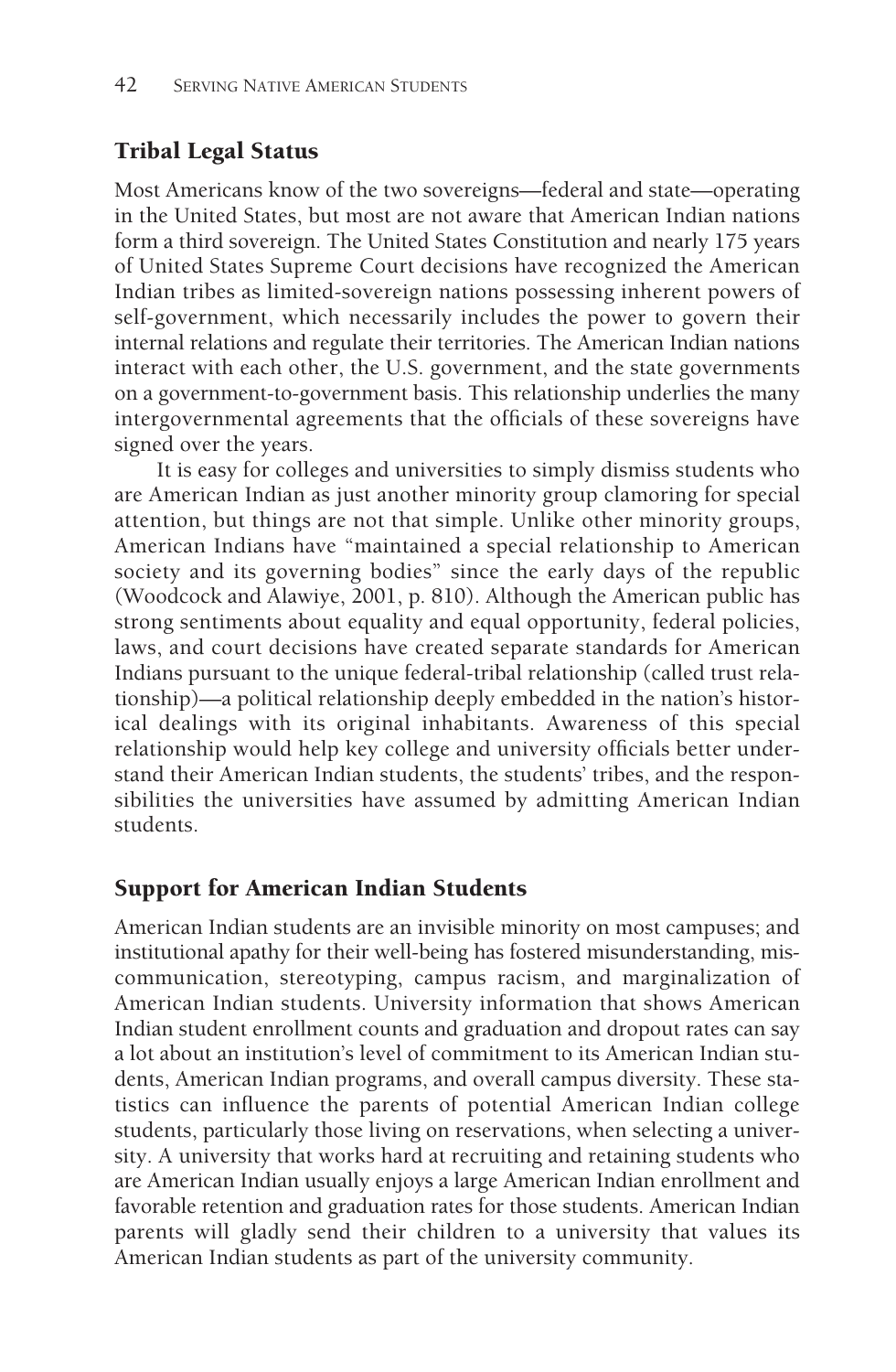Parental Expectations. American Indian parents (like potential American Indian college students) usually favor a university with a large American Indian enrollment and positive retention and graduation rates as the university to attend. A large American Indian enrollment allows the students to develop a support system to help each other. The university usually has programs that give special attention to the needs of students who are American Indian such as a residence wing for freshman and sophomore American Indian students, precollege orientation for American Indian students, socials to connect American Indian students with each other, group registration for American Indian students, and mentors and tutors who are American Indian. Moreover, universities with large American Indian student enrollments normally have American Indian faculty and administrators, American Indian studies programs, majors and minors in American Indian programs, working relationships with American Indian nations and tribal communities, and faculty knowledgeable about American Indian issues. These factors also carry tremendous weight when American Indian parents and students choose a university.

American Indian parents do not want their children to start college without assistance, nor do they want their children overwhelmed with college adjustment problems. American Indian students, particularly those from reservations, can find the freshman year of college daunting. Adjustment problems and culture shock can send even the most academically qualified Indian student packing a month into the semester. Universities can relieve the anxiety by making graduate and upper-division students who are American Indians available to help new American Indian students maneuver the college maze. Programs and functions that connect American Indian students to each other and to American Indian faculty and administrators can also provide much-needed support.

American Indian parents want their children to establish good relationships with their professors. A professor knows when a student is having problems and should take the initiative to help that student. A professor should recommend the American Indian student to student services if he or she is unable to help. A caring professor can prevent the American Indian student from acting on the "I should just go home" feeling. Student services can also practice preventive measures by tracking at-risk Indian students throughout the school year and quickly helping when the need arises.

Tribal Expectations. Leaders of American Indian tribes have unique expectations when it comes to higher education for their students. They want American Indian students to soak up Western knowledge, place that knowledge within the context of their cultures and languages, and return home to better their communities. Tribal expectations cannot be fulfilled unless American Indian students remain in college. Tribes have therefore given gifts to universities with instructions to do everything possible to retain their students and improve the American Indian graduation rate. These gifts should be used to provide the students who meet the university's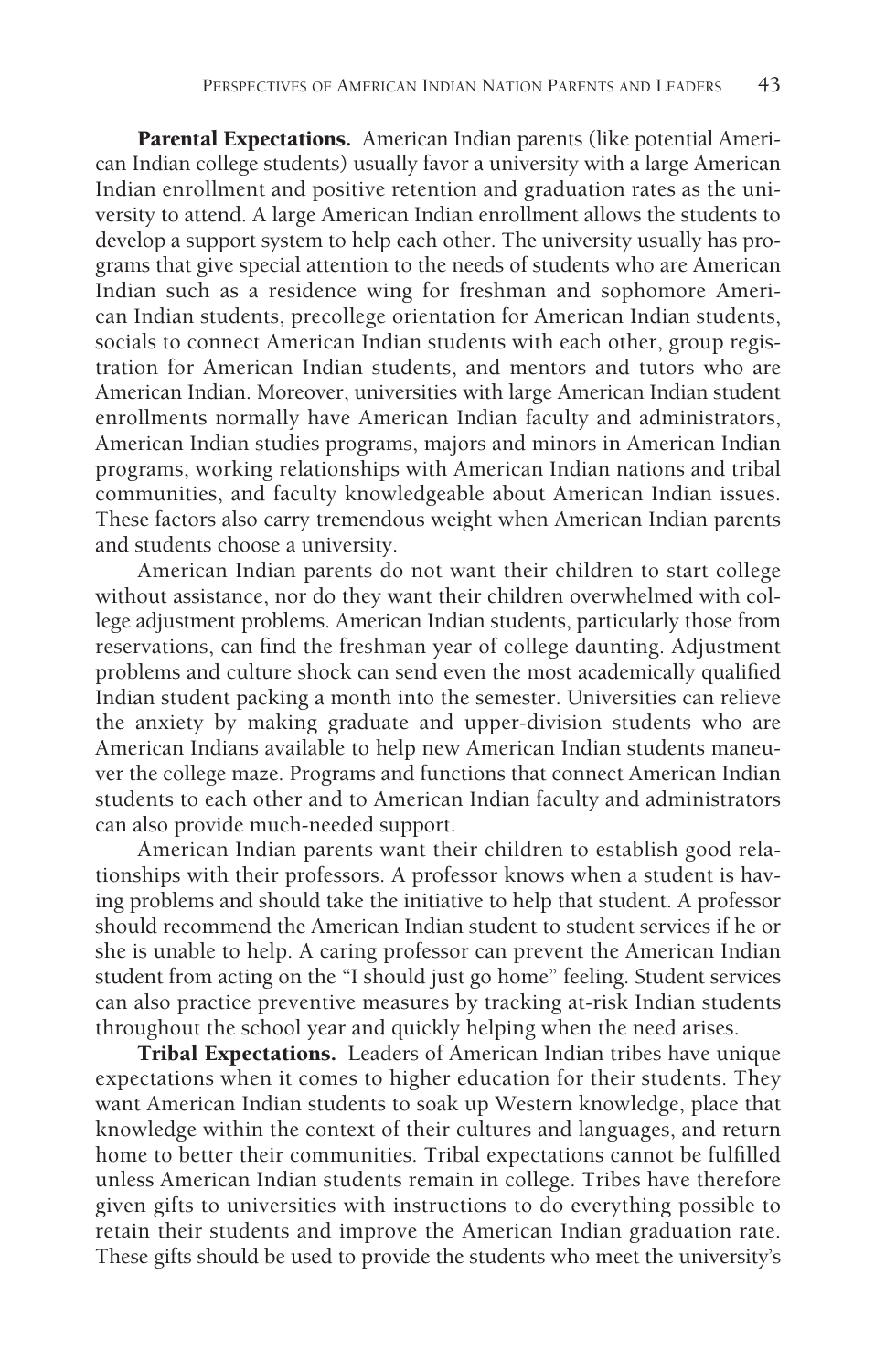definition of *American Indian* with academic tutoring, counseling, mentoring, emergency grants or loans, and other services to improve the retention rate of American Indian students.

## University and American Indian Nation Partnerships

There are many areas in which American Indian nations and institutions of higher education cooperate (or should cooperate) to address Indian country problems and needs. Universities are repositories of knowledge and expertise, so American Indian nations desire mutually beneficial relationships with them. The tribes know that the institutions they can turn to for help maintain a core group of American Indian students; have American Indian faculty or faculty knowledgeable about Indian issues; and offer American Indian studies programs, American Indian law programs, American Indian education programs, or other programs that train students for work with American Indian communities and American Indian nation governments.

Research Partnerships. Occasionally, tribal officials encounter problems and issues that require study by outside experts. The tribes' unique sovereign status can generate eclectic issues that require specialized knowledge and skill. American Indian tribes may also encounter social, health, or economic problems that require specialized inquiry within the tribe's cultural context; and a tribe-university effort might be necessary. The American Indian diabetes epidemic is one such example. These kinds of problems and issues require university and tribe agreements that contain guidelines for the research or study and the methods of reporting findings and recommendations to tribal officials. Unique issues arise in the fields of American Indian education, American Indian health, and reservation economics; and these areas produce prime opportunities for tribe and university partnerships.

Tribes Need Graduates. Very few American Indians have earned bachelor's degrees. Only 9.3 percent of the American Indian population in the United States, ages twenty-five and older, had earned undergraduate degrees by 1995 compared to 20.3 percent of the non-Indian population (Dingman, Mroczka, and Brady, 1995). Even fewer American Indians hold graduate and professional degrees. Because tribes drastically need college-educated talent, universities should improve on the number of American Indians receiving degrees in the fields of law, medicine, business, American Indian language and culture preservation, agriculture, education, health, engineering, administration, and management. Some universities have accepted the challenge to graduate more American Indians in these fields, and we applaud them. More colleges and universities should join the effort. American Indian college graduates are needed to work with tribal communities, schools that educate American Indian children, health care providers, tribe-owned businesses, and American Indian nation governments. Tribal leadership also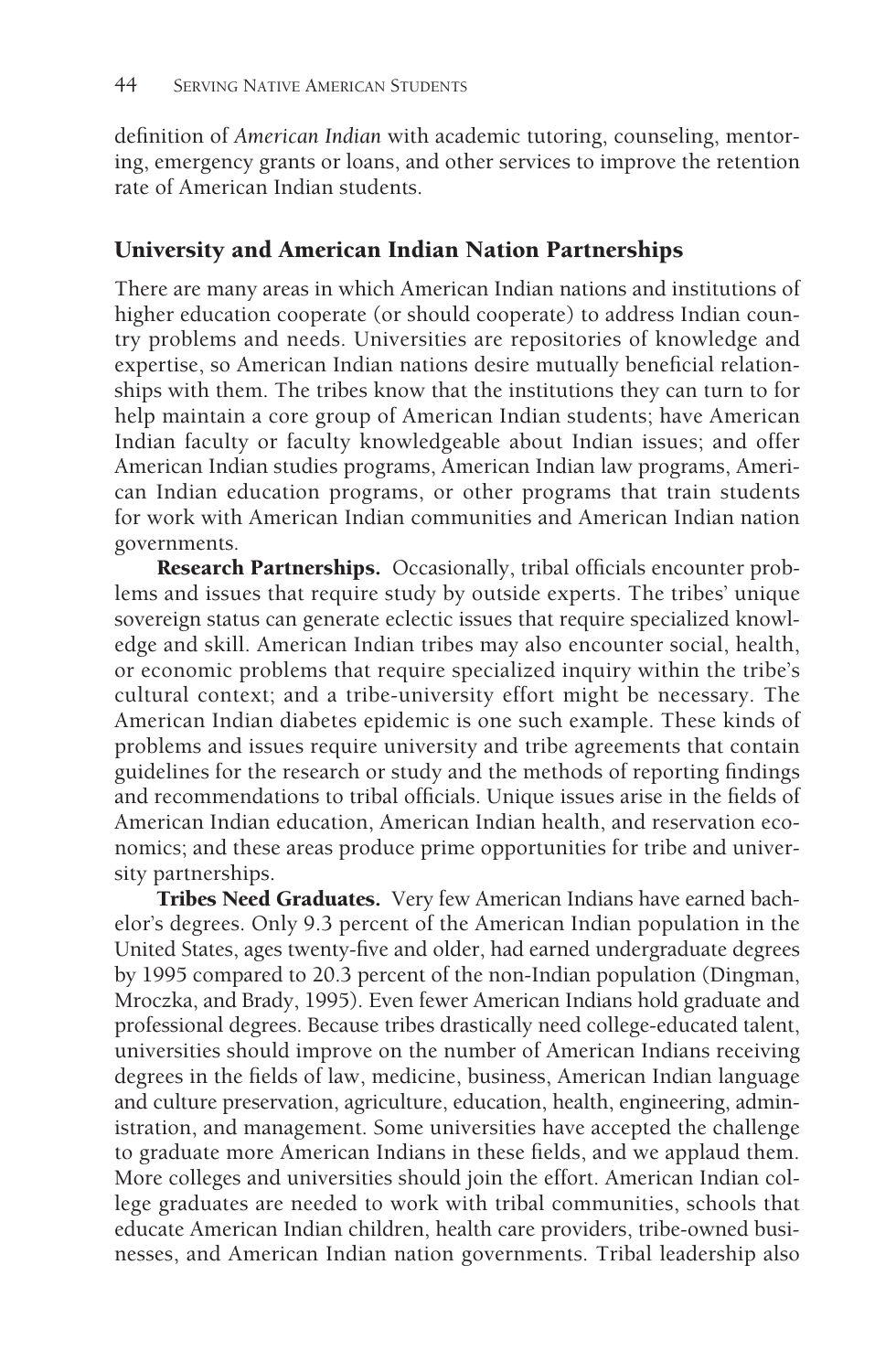needs American Indians with graduate and professional degrees to do research and help develop Indian policy.

Training Teachers and Administrators. The field of American Indian education is chronically short of American Indian teachers, principals, and superintendents. American Indians with degrees in education are needed to move American Indian education forward. Those graduates have knowledge of American Indian cultures and languages that make them ideally suited for working with schools that educate American Indian children, with American Indian pupils and their parents, and with the local American Indian communities. The teachers and administrators that American Indian education needs most are those capable of using American Indian cultures and traditional teaching methods to motivate and educate American Indian children. We know that local control of schools promotes community and parent involvement in education. The school becomes the hub of community life on a reservation. Community-oriented schools have even helped boost economic development opportunities in American Indian communities (Szasz, 1999). American Indian teachers and administrators who know their cultures and apply them in the schools and tribal communities are the key to local control of schools and American Indian education shedding its assimilationist practices.

University officials who have experience with American Indian issues know that educators who are American Indian have positively influenced reservation schools and empowered tribal communities, so they have accepted the challenge to graduate more teachers and administrators who are American Indian. For example, some colleges and universities have joined with the Navajo Nation to develop teacher-training programs that accommodate Navajo students, Navajo culture, and the rural Navajo lifestyle. Schools serving Navajo children on the Navajo Nation need skilled Navajo teachers who can integrate Navajo culture, history, and language into the curriculum. When it comes to teaching American Indian children, knowing only Western teaching methods is not enough. The differences between American Indian cultures and American mainstream culture produce challenges that require application of both Western and traditional American Indian teaching methods.

Distance Education. Some colleges and universities are helping American Indian education by instructing their college students using distance education programs. Students enrolled in distance education programs work in their communities during the day and attend college classes using either the Internet or other telecommunications technology in the evening. University distance education has great potential for American Indians who reside on rural reservations (Sanchez, Stuckey, and Morris, 1998). American Indians, like other Americans, value education; but family and cultural obligations, financial hardships, and employment often make attending college far from home difficult. The key to successful distance education for American Indians is cultural sensitivity: the college must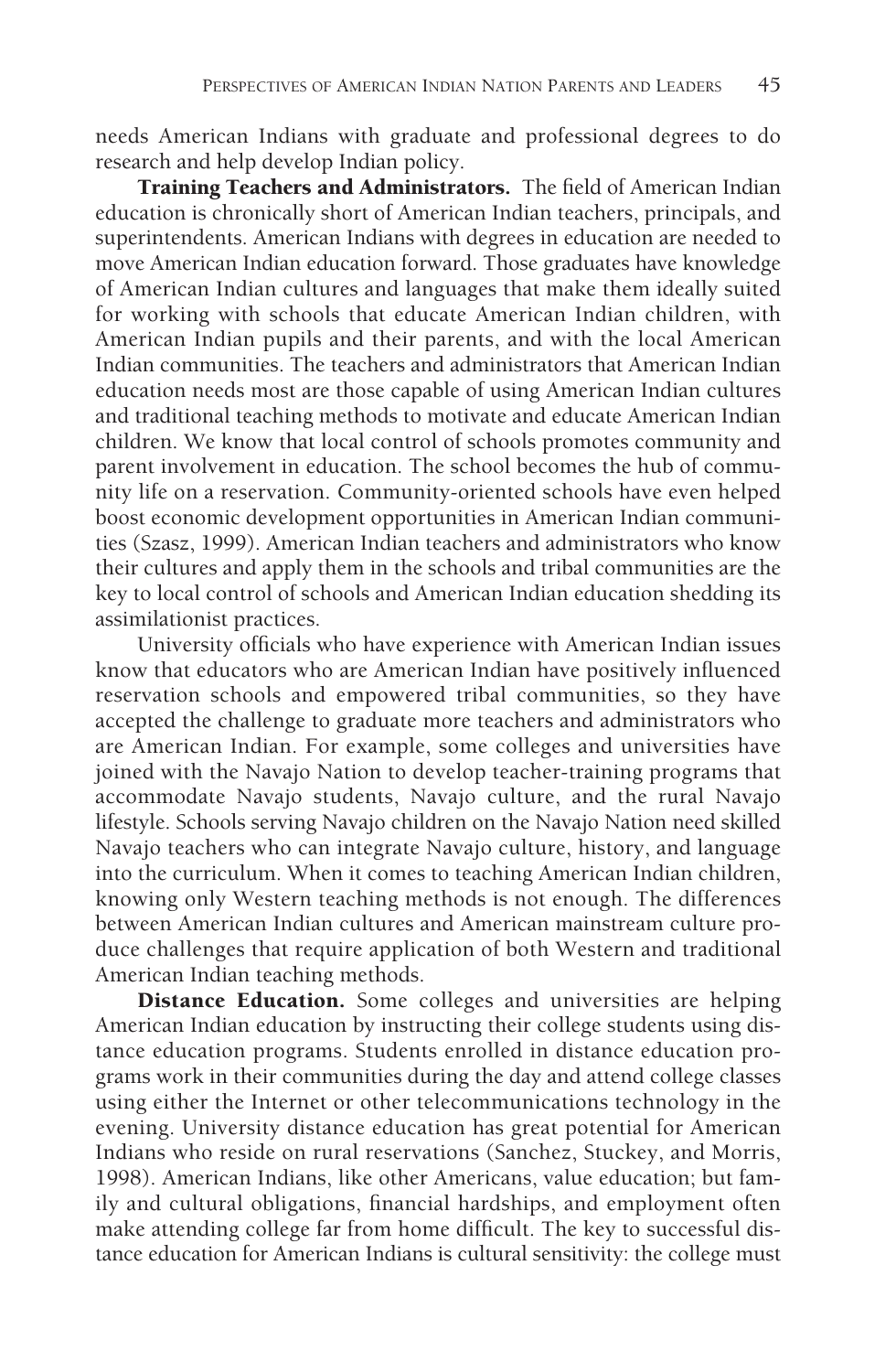understand that the students are "part of the cultural community," and it must be "sensitive to the parameters of that community, recognizing that 'distance' can be both cultural and geographic, and that effective learning requires the reduction of both" (p. 7).

Tribal Colleges. Tribal colleges have worked miracles in American Indian higher education: "Tribal colleges have proven their ability to enroll students who were not served by higher education, to graduate students who have dropped out of other institutions, and to sponsor successful community development projects" (Pavel, 1999, p. 249). Tribal colleges enroll more than thirty thousand students (Boyer, 2002). If we want to move Indian higher education to the next level and improve on the American Indian matriculation and graduation rates, we have to include tribal colleges in the plan.

While operating under the most trying circumstances, the tribal colleges have been able to retain their students and help raise the college matriculation rate of American Indians. They have significant knowledge of strategies for retaining American Indian students that mainstream colleges and universities could use (Pavel, 1992). Tribal colleges are also committed to preserving and revitalizing American Indian cultures and languages, which could lead to mutually beneficial partnerships with mainstream institutions. Mainstream colleges and universities would be wise to seek out mutually beneficial partnerships with tribal colleges.

Tribal colleges perform a critical role in the ongoing mission to graduate more teachers, administrators, and other professionals who are American Indians. Some tribal colleges have joined with four-year institutions by developing and offering programs that allow American Indian students to complete their first two years of study at the tribal college and then transfer to the university to complete the remaining major requirements (Pavel, Inglebret, and Banks, 2001). Tribal colleges can work with mainstream institutions to make distance education programs available to American Indian students who live in remote areas. The cooperation and goodwill between tribal colleges and mainstream universities should expand to more programs, including nursing, preservation of language and culture, natural resources, economic development, and fields in which tribes and tribal communities need college-educated American Indian professionals.

### Respect American Indian Cultures and Languages

American Indians have 350 years of experience with Western higher education in the United States. For the majority of this time, Western higher education has relegated Indian cultures to the category of myth while anointing Western perspectives with the status of truth. This method of education has produced American Indian college graduates who are at odds with their own American Indian communities. The conflicted graduate cannot function effectively in either mainstream society or the American Indian society. American Indian college graduates indoctrinated with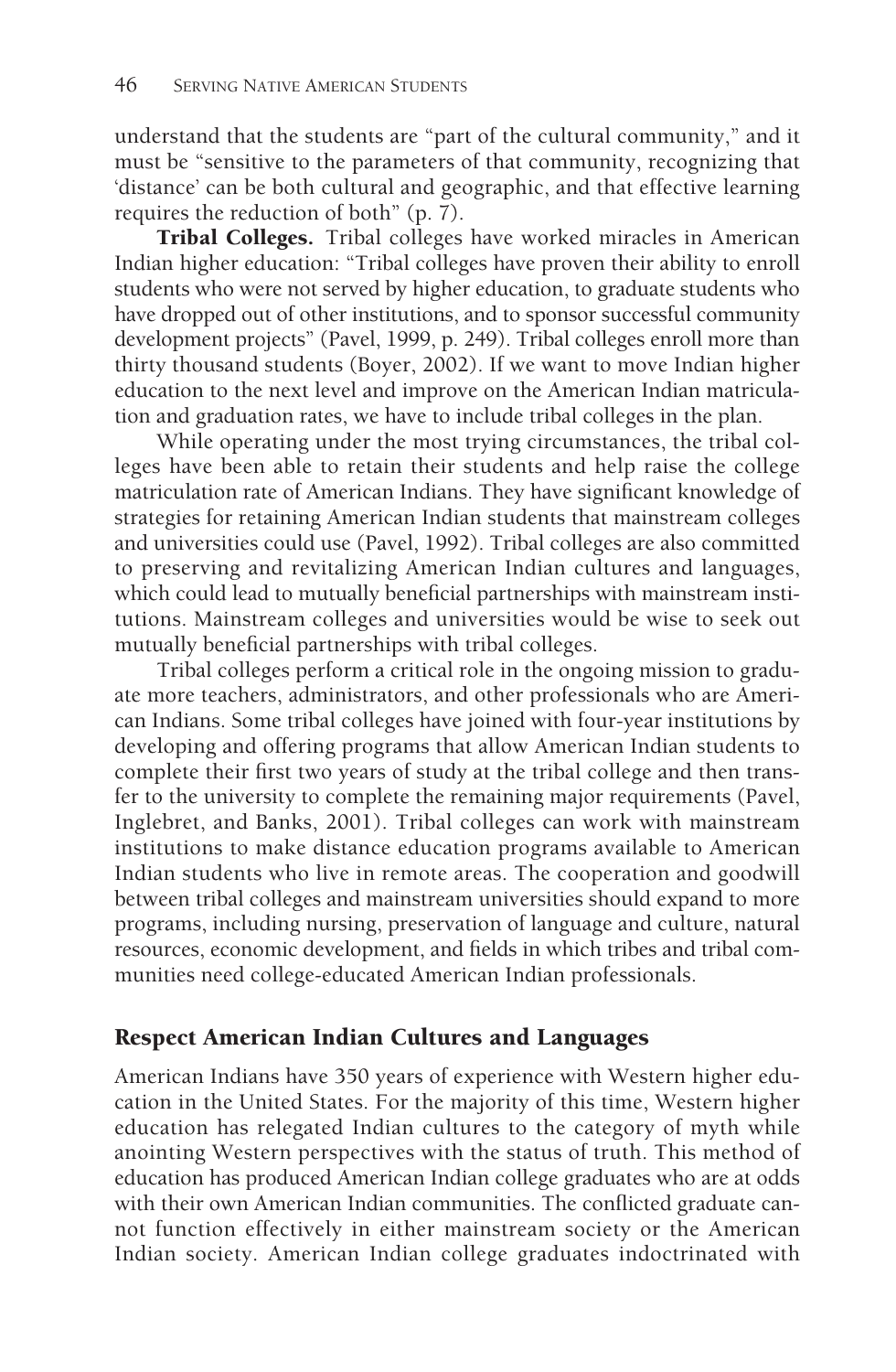Western perspectives have caused turmoil within their tribes by favoring Western values, exploitation, and economics over their own cultures, values, and beliefs. Consequently, corporations have snatched up tribal natural resources for pennies and left tribes with ravaged lands, destroyed sacred sites, and polluted air and water. American Indian college graduates have a duty to use their Western-acquired technical skills and knowledge within the American Indian context when working with tribal governments and communities.

American Indians are revitalizing their cultures and languages all across America. There must be respect for American Indian cultures, languages, land, and all our relatives in the natural world. Institutions of higher education can help by acknowledging that American Indian cultures and languages are as essential to human survival as any other subject. Colleges and universities should demonstrate that American Indians matter by offering courses on American Indian history, cultures, and languages; encouraging internships with tribal governments and communities; inviting American Indian leaders and elders as speakers; and promoting faculty and student exchange programs with tribal colleges.

#### Conclusion and Recommendations

Colleges and universities can prevent and eliminate existing misconceptions and miscommunications by sponsoring American Indian cultural awareness programs at which faculty, administrators, and non-Native students can exchange information and concerns with tribal leaders, American Indian parents, and American Indian students. Tribal leaders and parents should be invited to roundtable discussions to give their views on matters that affect American Indian students, including recruitment, retention, high school preparation, summer precollege programs, adequate financial aid, student support programs, integration of tribal culture into courses, growth in the number of American Indian faculty and administrators, and the elimination of racism and prejudice. Every avenue that is conducive to the academic and social success of American Indian students in college should be explored. The tribal officials, American Indian parents, and tribal communities must likewise do their part by supporting and encouraging their students to take advantage of higher education and graduate. Challenges abound in American Indian higher education, but through communication and cooperation tribes and universities can produce American Indian college graduates who are in tune with tribal societies.

#### References

Boyer, P. "Defying the Odds." *Tribal College Journal,* 2002, *14*(2), 12–19. Dingman, S. M., Mroczka, M. A., and Brady, J. V. "Predicting Academic Success for American Indian Students." *Journal of American Indian Education,* 1995, *34*(2), 10–17.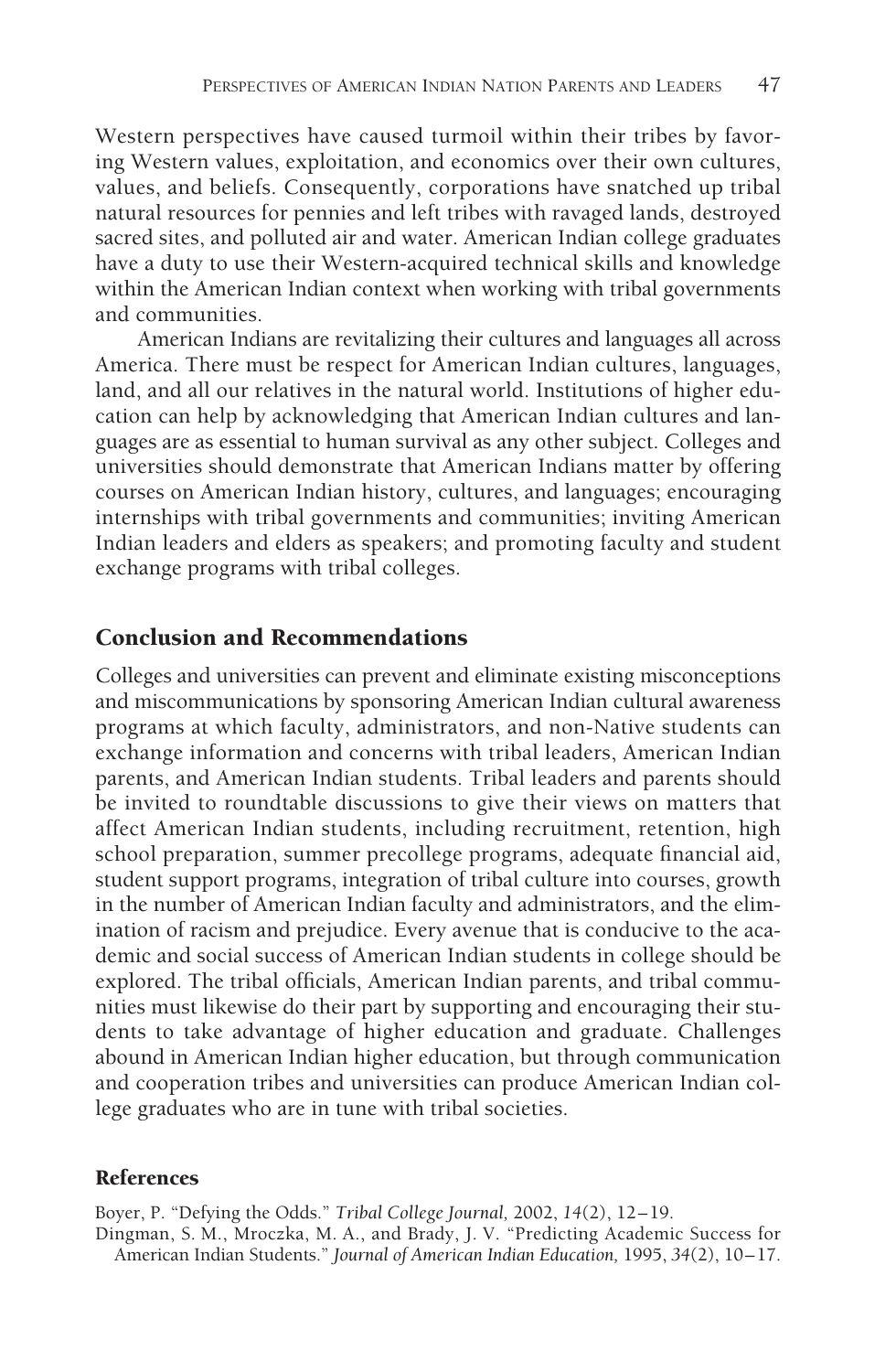- Pavel, D. M. *American Indians and Alaska Natives in Higher Education: Research on Participation and Graduation.* ERIC Digest. Charleston, W.Va.: ERIC Clearinghouse on Rural Education and Small Schools, 1992. (ED 348 197)
- Pavel, D. M. "American Indians and Alaska Natives in Higher Education: Promoting Access and Achievement." In K. G. Swisher and J. W. Tippeconnic III (eds.), *Next Steps: Research and Practice to Advance Indian Education.* Charleston, W.Va.: ERIC Clearinghouse on Rural Education and Small Schools, 1999.
- Pavel, D. M., Inglebret, E., and Banks, S. R. "Tribal Colleges and Universities in an Era of Dynamic Development." *Peabody Journal of Education,* 2001, *76*(1), 50–72.
- Sanchez, J., Stuckey, M. E., and Morris, R. "Distance Learning in Indian Country: Becoming the Spider on the Web." *Journal of American Indian Education,* 1998, *37*(3), 1–17.
- Szasz, M. C. *Education and the American Indian: The Road to Self-Determination Since 1928.* (3rd ed.) Albuquerque: University of New Mexico Press, 1999.
- Woodcock, D. B., and Alawiye, O. "The Antecedents of Failure and Emerging Hope: American Indians and Public Higher Education." *Education,* 2001, *121*(4), 810–820.

*RAYMOND D. AUSTIN, J.D. (NAVAJO) is a doctoral student in American Indian Studies at the University of Arizona. He served sixteen years on the Navajo Nation Supreme Court.*